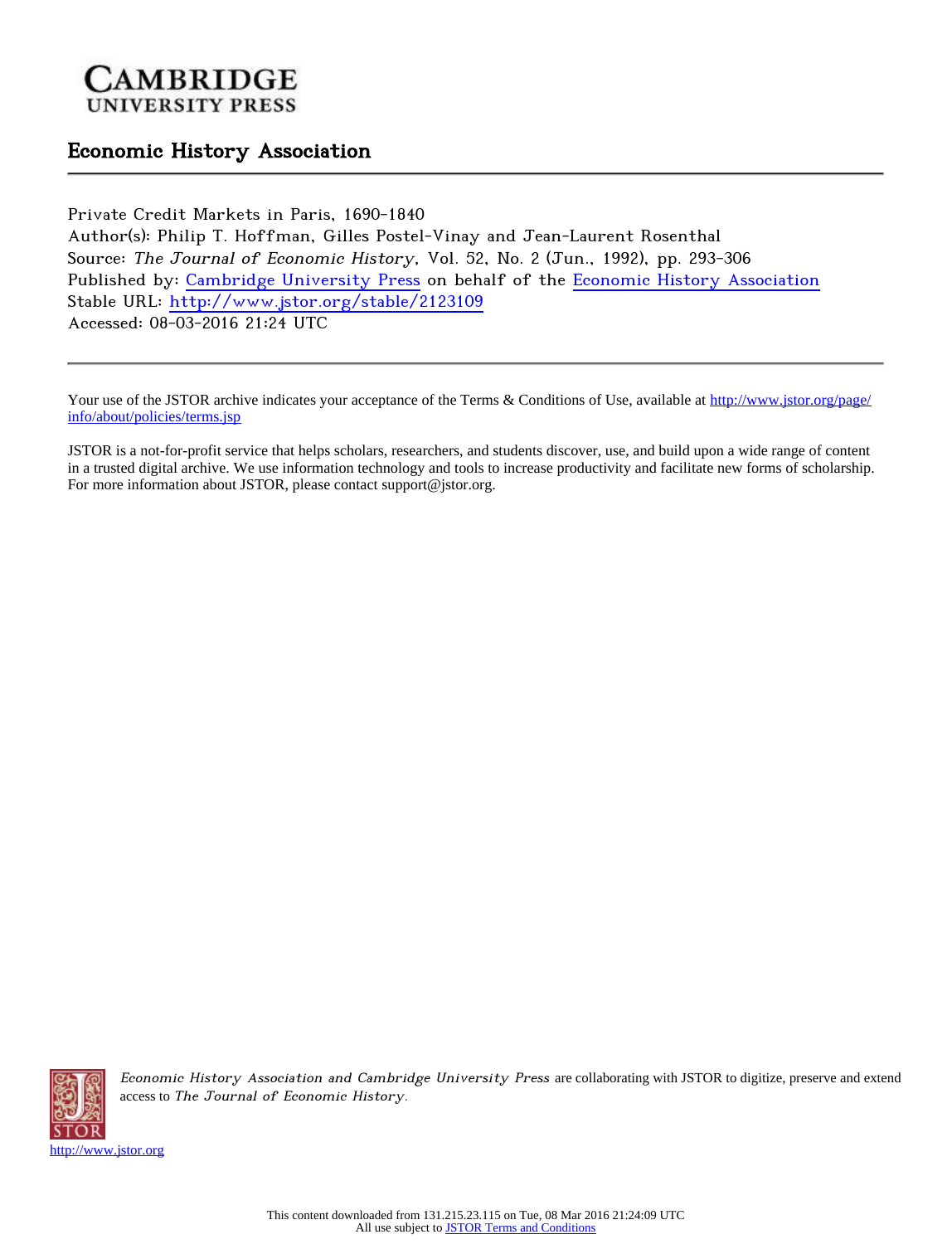# Private Credit Markets in Paris, 1690-1840

#### PHILIP T. HOFFMAN, GILLES POSTEL-VINAY, AND **JEAN-LAURENT ROSENTHAL**  $-$

 Relying on a large sample of private and public loan contracts taken from Parisian notarial records, this article examines the private borrowers and lenders who participated in the credit market between 1690 and 1840. It explains the important role notaries played in the market, describes the types of loans available to borrowers and lenders, stresses the importance of the life cycle in explaining the recourse to indebtedness, and ends with a discussion of the difficulties lenders had in assessing creditworthiness.

 Barthelemy Francois Thoynard de Jouy and his wife were borrowing feverishly. In the space of eight years-from 1751 to 1758-the Parisian tax farmer (*fermier général*) and his spouse signed over 70 loan contracts totaling more than 810,000 livres, a tidy sum in an era when a local day laborer might earn little more than 200 livres a year. Precisely why they took on so much debt we cannot say, though the desperate scent of unpaid bills does waft over some of the records. More important than their personal saga, though, is the picture that their dealings paint of the Old Regime credit market. Thoynard de Jouy and his spouse indebted themselves, often repeatedly, to neighbors in their parish of Saint Eustache and to residents in other parts of the city-to nearly sixty creditors in all. They sought money both high and low. Among their creditors we find not only the nobles, officeholders, merchants, and fellow tax gatherers we would expect, but also numer ous artisans and even a farmer's (laboureur's) widow. In an era before the existence of banks, the couple mobilized a surprisingly extensive network of lenders. $<sup>1</sup>$ </sup>

 It would be tempting to write Thoynard de Jouy and his wife off as aberrations. After all, he possessed an important office (maitre de requêtes in the king's council), and one might assume that borrowing was peculiar to the couple's elevated social milieu or to the realm of tax gatherers and government financiers, in which personal debts were common. Certainly, few couples could pile up such a mountain of debt.

The authors wish to thank David Weir for his comments.

293

The Journal of Economic History, Vol. 52, No. 2 (June 1992). © The Economic History Association. All rights reserved. ISSN 0022-0507.

Philip T. Hoffman is Associate Professor of History and Social Science at the California Institute of Technology, Pasadena, CA 99125. Gilles Postel-Vinay is Directeur de recherche at the Institut National de la Recherche Agronomique, 94205 Ivry Cedex, France. Jean-Laurent Rosenthal is Assistant Professor of Economics at UCLA, Los Angeles, CA 90024.

<sup>&</sup>lt;sup>1</sup> Archives Nationales, Minutier Central [henceforth AN MC], *Etude* 70 (1751–1758).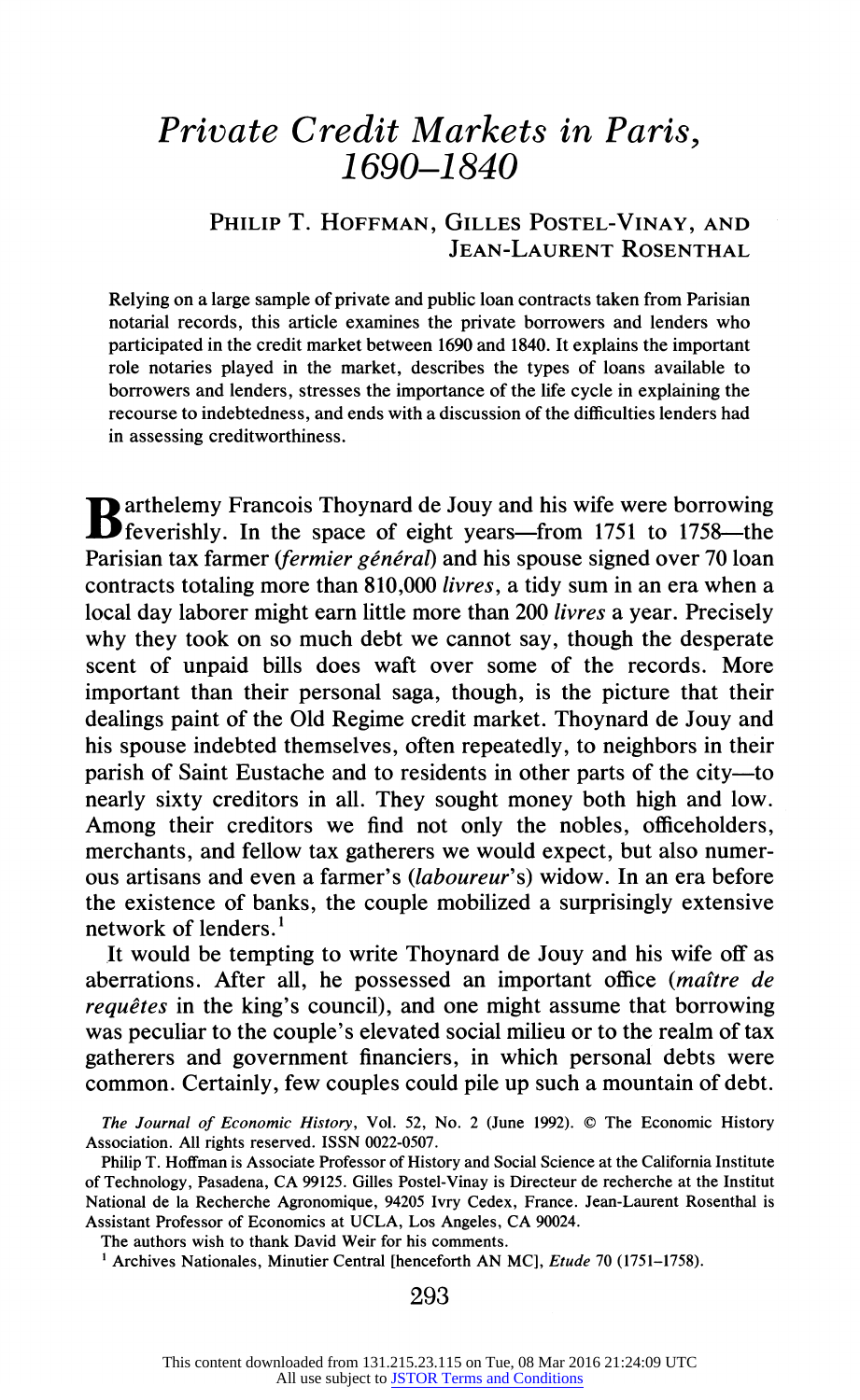But credit, it turns out, was hardly confined to the rich and the influential or even to the world of government finance. In Paris, artisans both lent and borrowed. Outside the city, farmers went into debt to purchase livestock, and day laborers did so in times of dearth. Parents made loans to establish children and invested in life annuities to prepare for their old age. The state constantly sought loans in the credit market, and not simply from wealthy financiers. Credit assumed such impor tance that, as one historian suggests, an eighteenth-century person's very reputation was bound up with his ability to obtain loans something implied by the very word *crédit*. In such a world, public insults had to be avenged, if only because they could destroy one's credit rating.2

 Obviously significant, the credit market of the Old Regime and the early nineteenth century deserves our attention, particularly if we are economic historians. After all, if it functioned well, it could have mobilized considerable savings for producers and goaded on economic growth while it smoothed over economic tragedies for consumers and resolved the difficulties of the life cycle. Because of the risks of default and the associated problem of asymmetric information, its workings ought to interest scholars of a theoretical bent, while those with a taste for politics could thrive by studying how the state entered it to borrow. It might also intrigue anthropologically minded historians, who could investigate how social and cultural institutions—a person's family, for example, or his neighborhood reputation-served to pass information from borrowers to lenders.

 Curiously, though, the credit market of the Old Regime and the early nineteenth century has never received its historical due. Indeed, despite a number of excellent studies devoted to particular aspects of the credit market, no one has examined the whole credit system, private and public, up and down the social scale, across the Revolution, and over a long period, as financial and political institutions changed. We propose to do so, starting with a large set of data from Paris. Our focus here will be the private parties active in the credit market and not the state.

### A DESCRIPTION OF THE FRENCH CREDIT SYSTEM

 Until the late nineteenth century credit markets in France were decentralized. The usual intermediaries were not banks but rather notaries, semipublic officials who drew up and certified private legal documents. Not only did notaries play a central role in the organization

 <sup>2</sup> Brennan, Public Drinking and Popular Culture in Eighteenth-Century Paris, pp. 70-71. For works on credit in early modem Europe, see our working paper, "Private Credit Markets in Paris, 1690-1840." It provides a more elaborate version of this article, with full references, a complete description of our sample, and discussions and statistical tests too lengthy to include here.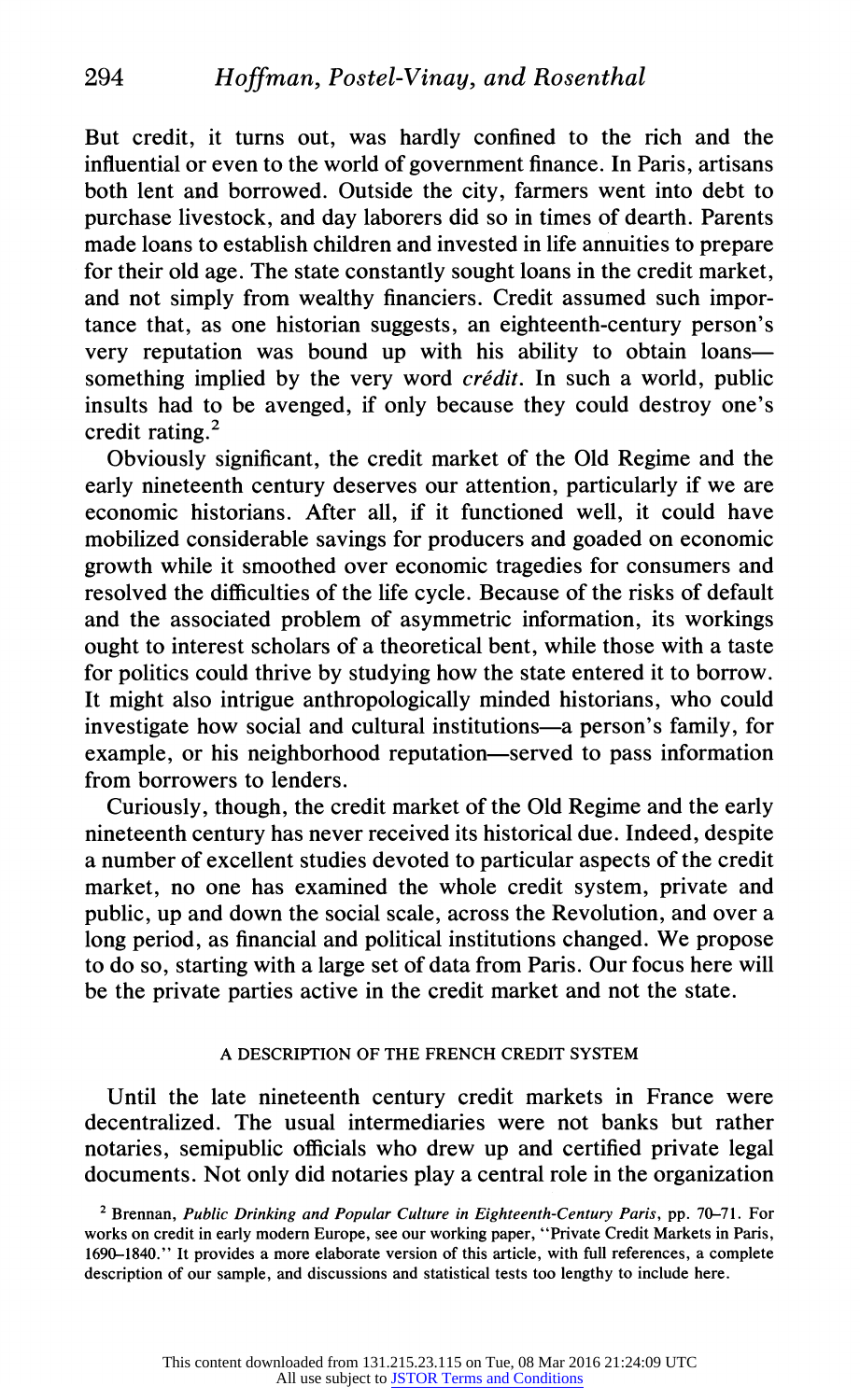of credit markets, but their surviving archives provide the richest source of data for credit transactions before 1840.

 As in a number of other European countries, notaries in France had recorded wills, prenuptial agreements, estate papers, and financial contracts since the Middle Ages. Usually they made two versions of each act: an original, which went to one of the interested parties, and a copy, which the notary kept so that he or his successors could verify documents in cases of litigation. The number of notarial offices  $(\text{\'etudes})$  in which notaries carried out their business was regulated, but the *études* themselves were the private property of the notaries, who could sell them or bequeath them to their children. The value of an *étude*  derived from the records the notary preserved and from the notary's clientele, who typically remained with the *étude* when it was transferred.  $\tilde{\phantom{a}}$ 

Often a notarial *étude* recorded a family's financial transactions for generations; as a result, notaries enjoyed unequaled access to informa tion about the wealth and income of individuals. Because smoothly functioning credit markets required reliable estimates of wealth and income, notaries were ideally suited to mediate between borrowers and lenders. On behalf of lenders, they could locate borrowers with enough assets to seem creditworthy; for borrowers, they could use their lender clientele to mobilize funds on short notice. The notary of *étude* 115, for example, managed to find 312 lenders for the duke of Orléans in 1752 and thereby helped him raise nearly one million livres in less than a year's time. It is worth noting here that the notaries were supposedly doing no more than matching borrowers and lenders: legally they were prohibited from providing full intermediation by borrowing from would-be lenders and relending to would-be borrowers. At least some notaries, though, did take money on deposit from lenders and lend it again out to borrowers. $3$  In any case, whether a notary was simply matching borrowers and lenders or serving as a true intermediary, he was unlikely to take advantage of his lenders because his future business and the value of his *étude* depended on his reputation for honesty.

 In Paris, notaries also helped mobilize capital for the state. On some occasions, in fact, the state raised funds by selling notaries the right to place a selected loan. Each notary then found lenders for his share of the loan, either directly or indirectly through a second tier of intermediaries. These second-tier intermediaries bought up to 250,000 livres of a loan in as many as 20 or 30 contracts, which they would later resell in Paris, in the provinces, or abroad.4

 Despite a great deal of innovation in public finance, Old Regime governments made little effort to liberalize private credit markets.

<sup>&</sup>lt;sup>3</sup> Moriceau and Postel-Vinay, Ferme, entreprise, famille. Other examples suggest that true intermediation was in fact quite common.

 $4$  For an example, see AN MC, *Étude* 70 (Jan. 1760).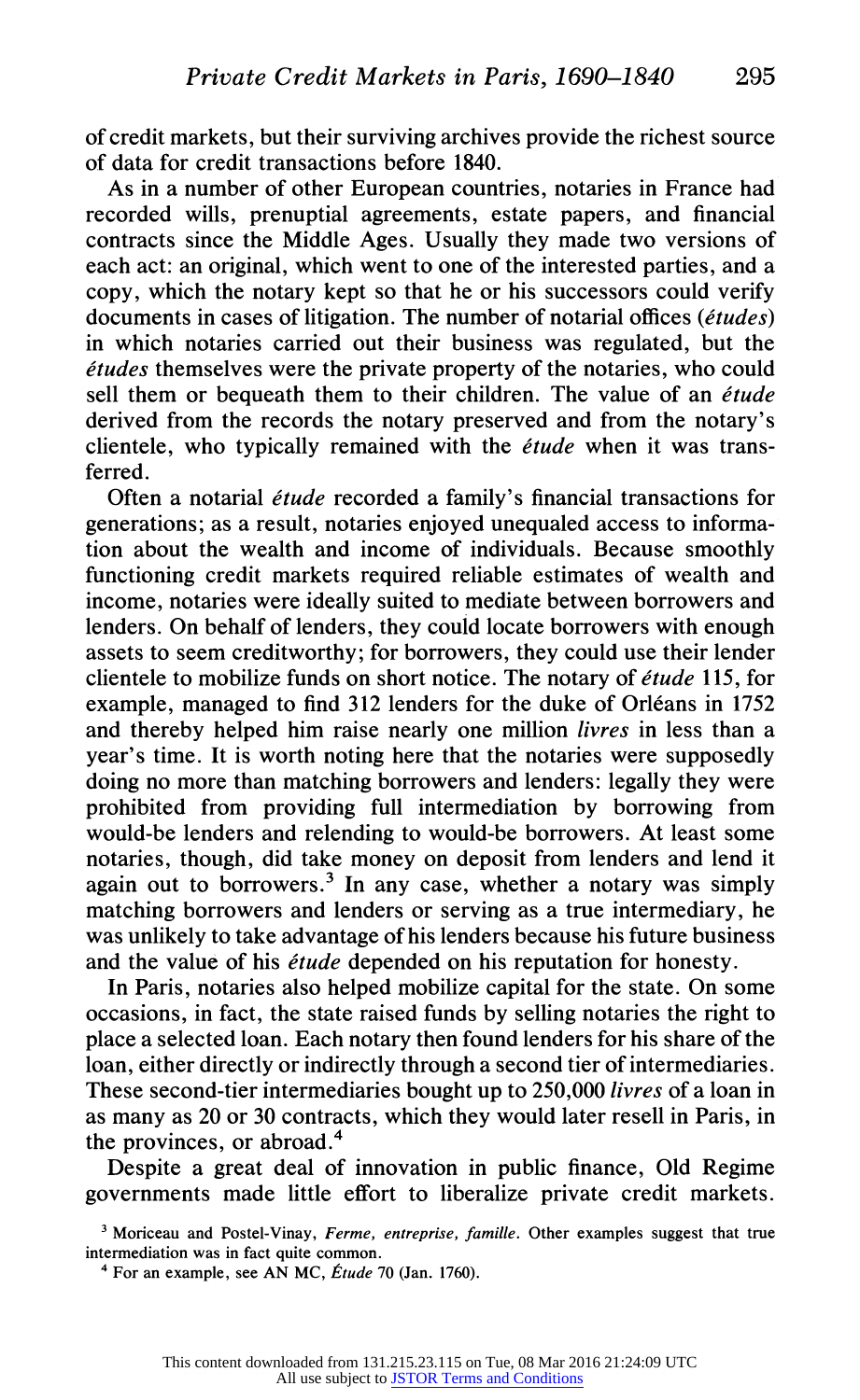Indeed, prior to 1789 private loan contracts were severely limited. Merchants did utilize various letters of credit (billets, lettres de change), but most private borrowers could choose among only three different types of loans: life annuities (*rentes viagères*), perpetual annuities (*rentes perpétuelles*), and promissory notes (*obligations*). The limited number of contracts available resulted from both legal and informational constraints. To begin with, for religious and for political reasons, the state restricted both what sort of loan contracts could be drawn up and how high interest rates could be. Only the life and the perpetual annuities could contain explicit payments of interest, and the interest rate on the perpetual annuities could not exceed a certain maximum: usually 5 percent after the late seventeenth century. Furthermore, all perpetual annuity contracts had to permit the borrower to repay the loan at any time simply by reimbursing the capital. Repayment was solely his decision, however: the lender could not require it.<sup>5</sup>

 Many lenders were of course unwilling to surrender control of their capital for a lifetime or conceivably in perpetuity as the annuities required, and obviously many borrowers needed loans for briefer periods. In such instances, the lenders and borrowers resorted to other sorts of contracts, some—the notes known as *obligations*—drawn up before notaries and others merely signed by the parties and not recorded by a notary (billets). The *obligations* might cover loans lasting less than one year or they might be renewed for five or ten years. Repayment could be demanded by the lender on short notice, and they were ostensibly interest free. Yet while the contracts could not legally mention any interest due, it is nonetheless clear that interest was charged on the *obligations*—indeed, often at a rate above the limit on rentes.<sup>6</sup>

 The Revolution ushered in an era of important change in the French capital market. First, the revolutionary regimes removed public finance from the notaries' domain; thereafter, government loans were negoti ated through banks. Second, they created a national land registry, through which collateral claims could be verified. And third, they withdrew the prohibition against lending at interest, although an interest

<sup>6</sup> For evidence that interest was in fact paid on obligations, see Archives Départementales du Rhône, 3 B 502 (Mar. 9, 1621); and Courderie, La dette des collectivités publiques, pp. 67-74. Each of the different loan types posed different risks in cases of interest rate changes, and each offered certain advantages to either the borrower or the lender.

<sup>&</sup>lt;sup>5</sup> The legal maximum interest rates on perpetual annuities did not apply to all social groups, and they varied from province to province and over time. Throughout much of France the maximum rate was 10 percent in the early sixteenth century, 8.33 percent under Charles IX, 6.25 percent under Henry IV, 5.55 percent under Louis XIII, and 5 percent for most of the period from 1665 to 1789. See Guyot, Répertoire universel et raisonné de jurisprudence, s.v. "rentes" and "intérêts"; and Isambert et al., Recueil général des anciennes lois françaises. Unlike government perpetual annuities, the private perpetuals were not discounted. As for the interest rates on private rentes viageres, they were identical to the rates on government viageres—a subject we take up in our working paper, "Private and Public Credit Markets in Paris."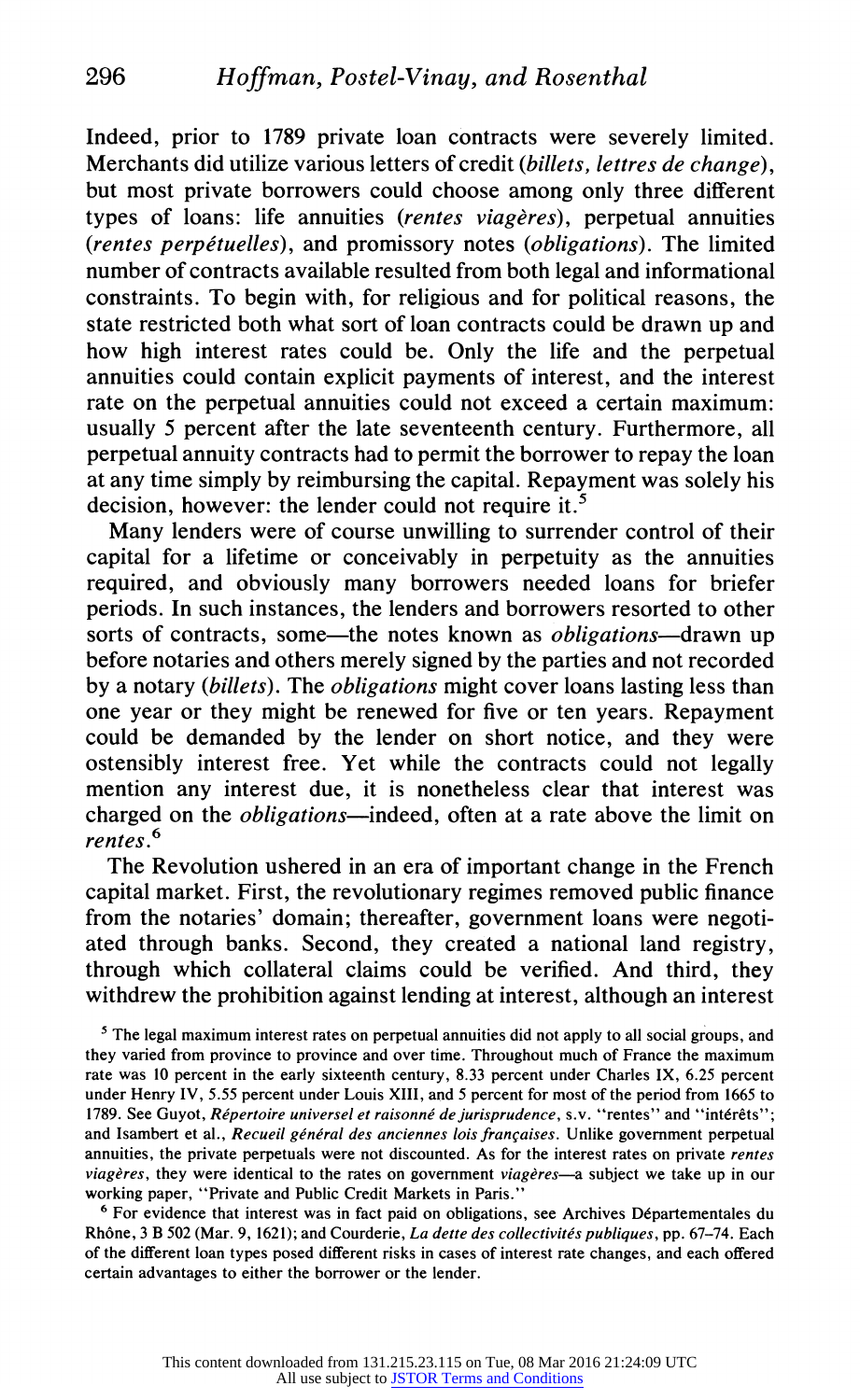rate maximum was reintroduced in 1807. As a result of these reforms, the embryonic banking system of the eighteenth century grew rapidly though separately from notarial credit. The banks concentrated their efforts on loans to the government and on short-term commercial loans, whereas private individuals, industry, and agriculture continued to rely principally on notaries, especially for mid- or long-term credit.<sup>7</sup> Notarial credit persisted, we would argue, because notaries could always draw on their unrivaled knowledge of wealth and income.

## THE PARIS SAMPLE

 To study how credit markets functioned in France between 1690 and 1840, we began with Paris, where we collected data on over 8,000 loans. The data we gleaned from seven of the city's notarial *études*: numbers 9, 21, 43, 62, 70, 78, and 115. Of the seven *études*, numbers 70 and 115 were selected because they abounded in credit transactions. *Étude* 43 drew our attention because its clientele came from Parisian neighbor hoods that would otherwise be unrepresented in our sample and because its clients seemed refreshingly isolated from the circles of wealth, power, and high finance, affording us a glimpse of a somewhat different sort of borrower and lender. The four others were chosen at random. In many respects they were typical études, mixing rich and middling clients.

For each *étude*, we collected a sample of private and public loan contracts for the period from 1690 through 1840—contracts representing new loans rather than stocks of outstanding debt. The data we gathered included—wherever possible—the date; the  $\acute{e}tude$ ; the type of act; the capital and the interest; the planned duration and actual duration of the loan (repayment dates were often noted on the back of the original loan records); the profession, residence, sex, marital status, and age of both borrower and lender; family connections between the parties; and whether the borrower or the lender had been involved in other credit transactions. We also perused most documents concerning repayments, forced and voluntary contract revisions, and loan transfers (cessions), and we examined numerous probate inventories for records of credit transactions. The sample unfortunately overlooks letters of credit, which left hardly a trace in the notarial records, but it does catch the rentes, the viageres, and the *obligations*—in other words, most mid and long-term credit. To simplify matters here, we have omitted records from the troubled years of the Law affair in the early eighteenth century and from the tumultuous opening years of the Revolution. We thus

<sup>7</sup> Postel-Vinay, "La terre et l'argent"; and Gille, La banque et le crédit en France.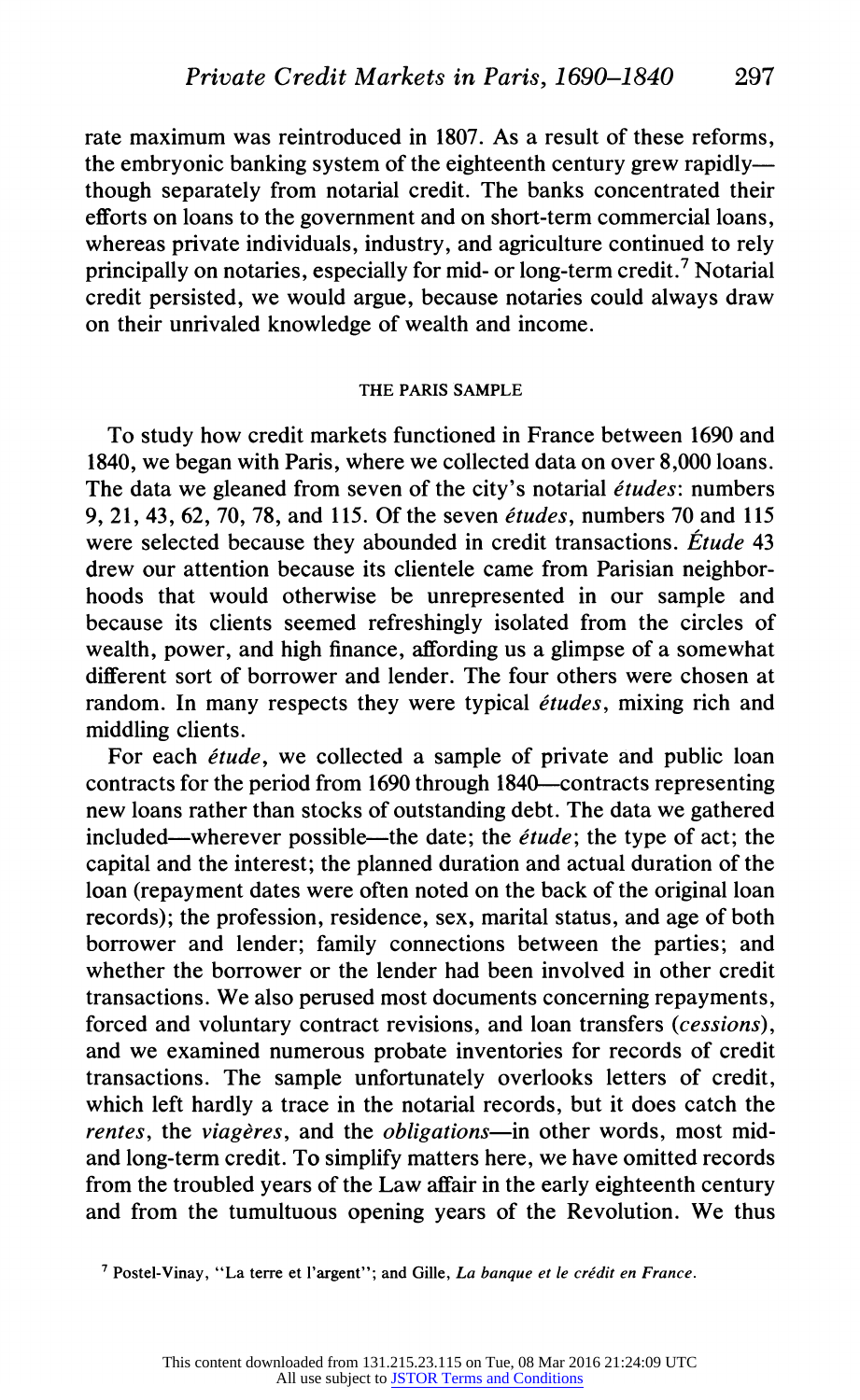restrict our attention to three periods of relative—though not perfect financial calm: 1690 to 1710, 1730 to 1788, and 1807 to 1840.<sup>8</sup>

 If we consider the private individuals who participated in these loans and their dealings with one another—if, in other words, we temporarily ignore the greatest borrower of all, the state—then our sample reveals much about their credit transactions. Both borrowers and lenders came overwhelmingly from Paris itself. Some 90 percent of the borrowers and 84 percent of lenders were Parisian, and another 8 percent of the former and 7 percent of the latter hailed from the city's suburbs or the surrounding countryside (the *départements* of the Seine-et-Marne and the Seine-et-Oise, to be precise). Of the funds lent, 84 percent came from within the city's walls and 92 percent went to borrowers within Paris. At least as far as transactions between private parties were concerned, the Paris credit market did not therefore mobilize capital over vast distances. over vast distances.

 Both borrowers and lenders came disproportionately from the social elite. True, there were more modest borrowers such as Pierre Quiet, a wigmaker from the parish of Saint Paul, who received 2,000 livres from master wigmaker Benoit Caldero of the parish of Saint Gervais in 1751. But wigmakers were hardly paupers, and Quiet could in any case back up his loan with detailed collateral.<sup>9</sup> Most parties to the loans, though, occupied more elevated rungs on the social ladder. If we restrict ourselves to the years from 1730 to 1788, when information on profes sions is most illuminating, then 64 percent of the private borrowers were nobles and officers, whereas in Paris as a whole-to judge from Daumard and Furet's reading of marriage contracts in 1749—under 9 percent of the city's lay adult population consisted of such members of the elite (Table 1).<sup>10</sup> The ranks of the borrowers reached to the very pinnacle of noble society to include figures such as the colossally wealthy Louis d'Orléans, who took on 5,100,000 livres of debt in the 1750s, chiefly by selling life annuities. Also numerous among the borrowers were wealthy merchants, bourgeois de Paris, notaries, and financiers. The groups marked by their relative absence were those lower down the social ladder, such as artisans and day laborers.<sup>11</sup> In 1730 to 1788 only 10 percent of our borrowers were artisans (including

 8 Like any historical source, our sample is not perfect. Some of our notaries specialized in particular loans and particular clients, and even our years of calm include government financial crises-1770, for example. One might wonder, too, whether some of the quantities mentioned in the notarial documents were correct-for example, was the capital mentioned in the loans in fact the sum transferred to the borrower? Here, at least, diaries suggest that the notarial records were truthful: even in most obligations the capital in the notarial record was the actual cash handed over. We will deal with the other problems of our sample in future articles.

<sup>9</sup> AN MC, Étude 115 (Oct. 1751).

<sup>10</sup> The records from 1690 to 1710 oversample acts of state borrowing; hence they are excluded from much of what follows. The nineteenth-century records are omitted because the professional labels no longer tell much about a person's wealth.

<sup>11</sup> Daumard and Furet, Structures et relations sociales, pp. 10-19.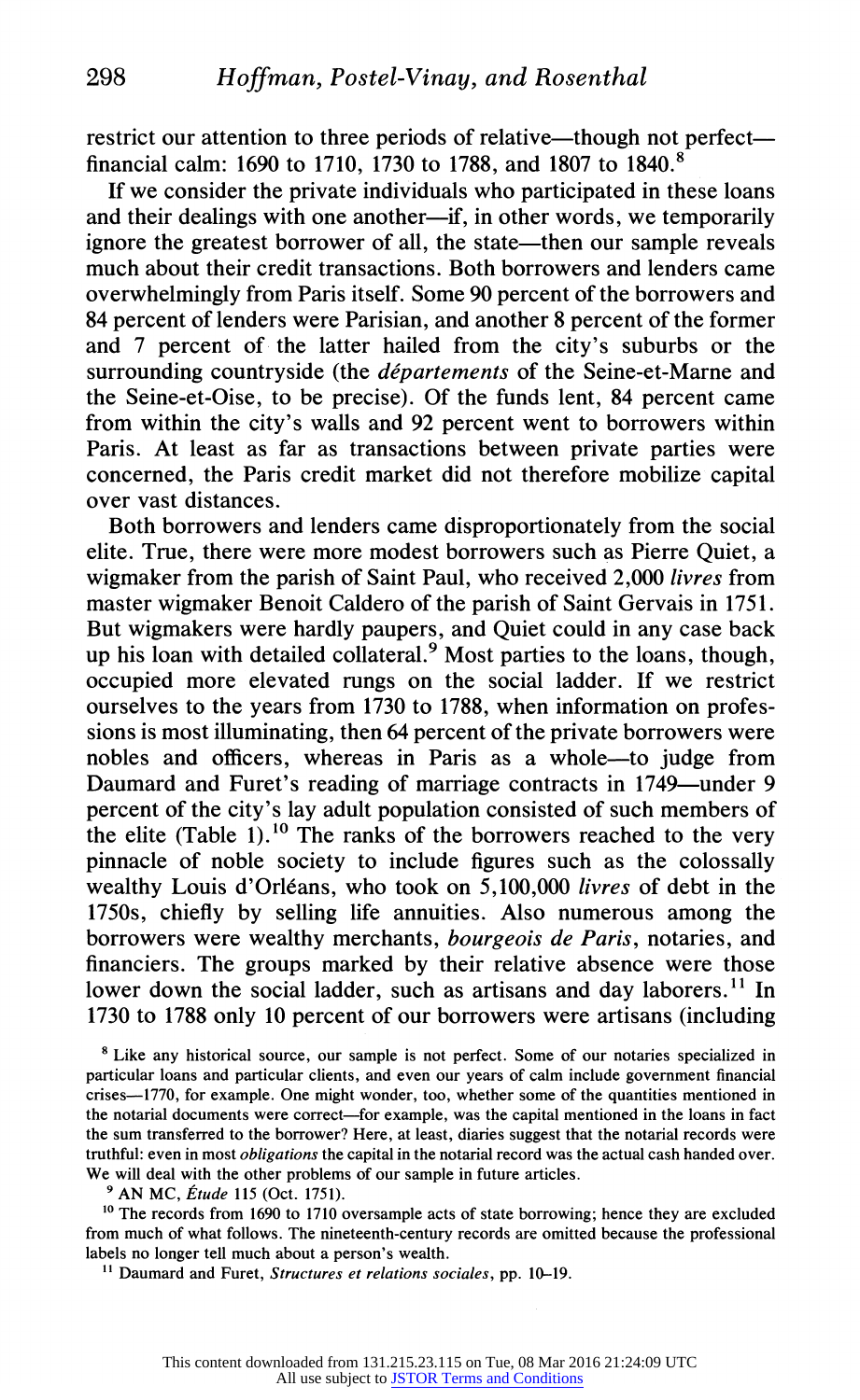|                   |                | LENDERS (%)                    |                     |       |       |                    |                         |                    |                                                  |  |  |
|-------------------|----------------|--------------------------------|---------------------|-------|-------|--------------------|-------------------------|--------------------|--------------------------------------------------|--|--|
|                   |                | <b>Nobles</b><br>&<br>Officers | Church Trade Crafts |       |       | Women <sup>a</sup> | All<br><b>Borrowers</b> |                    | Paris<br><b>Marriages</b><br>$(\%)^{\mathsf{b}}$ |  |  |
| <b>BORROWERS</b>  |                |                                |                     |       |       |                    | %                       | Value <sup>c</sup> |                                                  |  |  |
| Nobles & officers | N <sup>d</sup> | 46.0                           | 6.9                 | 29.8  | 7.2   | 10.0               | 63.6                    | 1,055              | 8.6                                              |  |  |
|                   | V <sup>e</sup> | 68.7                           | 6.0                 | 18.4  | 2.0   | 4.5                | 85.0                    | 18,170             |                                                  |  |  |
| Church            | N              | 35.5                           | 6.4                 | 33.8  | 11.3  | 12.9               | 3.7                     | 62                 | $\mathbf{0}$ .                                   |  |  |
|                   | V              | 62.0                           | 4.8                 | 22.9  | 2.6   | 7.4                | 2.2                     | 497                |                                                  |  |  |
| Trade             | N              | 25.1                           | 3.9                 | 50.1  | 10.4  | 9.9                | 20.1                    | 334                | 13.8                                             |  |  |
|                   | v              | 35.1                           | 3.4                 | 49.9  | 5.5   | 5.4                | 8.4                     | 1,777              |                                                  |  |  |
| Crafts            | N              | 21.0                           | 0.0                 | 21.0  | 44.4  | 13.5               | 9.8                     | 162                | 77.6                                             |  |  |
|                   | V              | 38.4                           | 0.0                 | 17.1  | 17.5  | 6.8                | 2.6                     | 567                |                                                  |  |  |
| Women             | N              | 37.2                           | 0.0                 | 34.8  | 16.2  | 11.5               | 2.6                     | 43                 | $\bf{0}$                                         |  |  |
|                   | V              | 68.5                           | 0.0                 | 14.9  | 11.0  | 5.5                | 1.1                     | 181                | $\bf{0}$                                         |  |  |
| Total private     | N              | 38.7                           | 5.4                 | 33.4  | 11.8  | 10.4               | 45.7                    | 1,656              |                                                  |  |  |
|                   | V              | 65.1                           | 5.6                 | 21.1  | 3.3   | 4.8                | 67.7                    | 21,172             |                                                  |  |  |
| <b>State</b>      | N              | 26.6                           | 5.7                 | 48.5  | 6.3   | 12.8               | 54.3                    | 1,971              |                                                  |  |  |
|                   | V              | 54.2                           | 9.0                 | 26.9  | 3.2   | 4.6                | 32.3                    | 10,107             |                                                  |  |  |
| All               | N              | 32.1                           | 5.6                 | 41.7  | 8.9   | 11.7               |                         |                    |                                                  |  |  |
|                   | V              | 61.6                           | 6.7                 | 23.1  | 3.3   | 5.3                |                         |                    |                                                  |  |  |
| All               | N              | 1,166                          | 204                 | 1,511 | 321   | 425                |                         | 3,627              |                                                  |  |  |
|                   |                | Value <sup>c</sup> 19,269      | 2,103               | 7,202 | 1,036 | 1,669              |                         | 31,279             |                                                  |  |  |

 TABLE 1 THE SOCIAL CLASS OF LENDERS AND BORROWERS (1730-1788)

<sup>a</sup> Women here are all women who could not be classified in a social group. Thus this group contains mostly spinsters and widows.

<sup>b</sup> From Daumard and Furet, Structures et relations sociales, pp. 10-19.

<sup>c</sup> Values are given in thousands of livres.

<sup>d</sup> N is for the number of contracts.

e V is for the value of contracts.

Note: These figures exclude loans to Louis d'Orléans (the King's cousin, who was the client of notary 115 and borrowed about 5 million livres).

masters) or wage earners—a group that formed perhaps 78 percent of the city's lay adult population. Of course, such a result is perhaps not surprising, for many artisans and wage earners lacked the collateral needed to get a loan in an anonymous market such as Paris.

 As could be expected, lenders also came from the ranks of the wealthy. In 1730 to 1788, for example, 39 percent were nobles and officers and 33 percent merchants, *bourgeois*, notaries, and financiers moneyed groups far more prominent among lenders than among bor rowers (Table 1). Again, artisans and wage earners were hardly in volved. In a sense the credit market shifted funds within the wealthy elite, with a net flow from merchants, *bourgeois*, and financiers to the state and to officers and nobility—presumably not the characteristics of a market mobilizing capital directly for productive investment.<sup>12</sup>

<sup>12</sup> Borrowers from the ranks of the crafts and trade grew somewhat more prominent in the late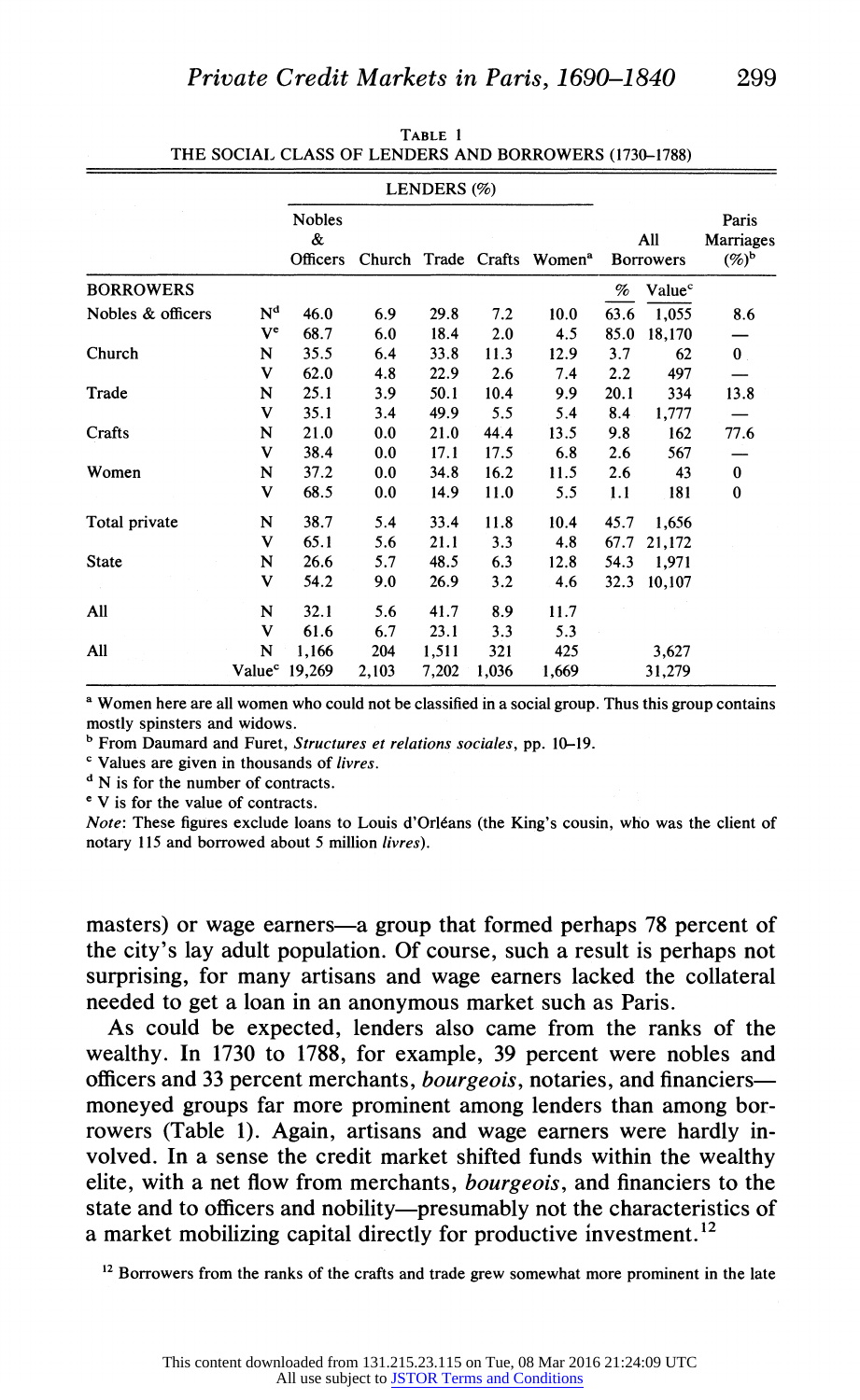|                               | Number of        | Funds       | French Adult        |
|-------------------------------|------------------|-------------|---------------------|
|                               | Contracts $(\%)$ | Lent $(\%)$ | Population $(\%)^a$ |
| <b>LENDERS</b>                |                  |             |                     |
| less than 40                  | 21               | 19          | 54.5                |
| 40 to 59                      | 59               | 47          | 28.5                |
| 60 or older                   | 19               | 34          | 17.0                |
| <b>BORROWERS</b> <sup>b</sup> |                  |             |                     |
| less than 40                  | 68               | 57          | 54.5                |
| 40 to 59                      | 25               | 25          | 28.5                |
| 60 or older                   |                  | 18          | 17.0                |

| TABLE 2                                       |
|-----------------------------------------------|
| THE AGES OF BORROWERS AND LENDERS (1690–1788) |

a From Henri and Blayo, "La population de la France de 1740 a 1860," pp. 101-2.

 $<sup>b</sup>$  Louis d'Orléans, who in his twenties borrowed several million *livres*, was excluded from the</sup> borrowers' age calculation.

 Notes: The ages reported here reflect only a fraction of the 8,300 contracts we collected (20 percent for the lenders and 3 percent for the borrowers). The data on age came from two sources: life annuity contracts that mentioned the borrower's age and bibliographical dictionaries.

 Although both the typical borrower and the typical lender came from the elite, there was usually an enormous gap between their ages. Borrowers were relatively young, while lenders, not surprisingly, were old. Throughout our periods of calm (1690 to 1710, 1730 to 1788, and 1807 to 1840), 68 percent of the borrowers were under 40, compared with an estimated 55 percent for the French adult population as a whole during the period from 1740 to 1789. Lenders by contrast were ancient: 78 percent were 40 or older, versus only 45 percent of French adults (Table 2). What the Paris credit market apparently did was to channel money from wealthy older lenders to the state and to younger private borrowers. For the private borrowers, the market served the useful function of transferring money across generations: of the funds lent to private individuals, 81 percent came from lenders 40 or older and 57 percent went to borrowers under 40. The credit market also shifted money from single women to married couples and men: widows and thrifty unmarried women lent to the state, to couples, and to single males. Overall, 23 percent of the lenders were female, and they provided 20 percent of the credit volume (Table 3). In private transac tions, 91 percent of the money they lent went to men or married couples-in stark contrast to male lenders, who rarely dealt with single women.

 Practically none of the loans reflected transactions between members of the same family or relatives; in only 3.1 percent of the loans between individuals were borrower and lender related, even by marriage.<sup>13</sup>

eighteenth and nineteenth centuries. Their growing prominence may have signaled a shift toward productive investment, but as yet that is not certain.

 $<sup>13</sup>$  The loan contracts often mentioned whether borrower and lender were related by blood or by</sup>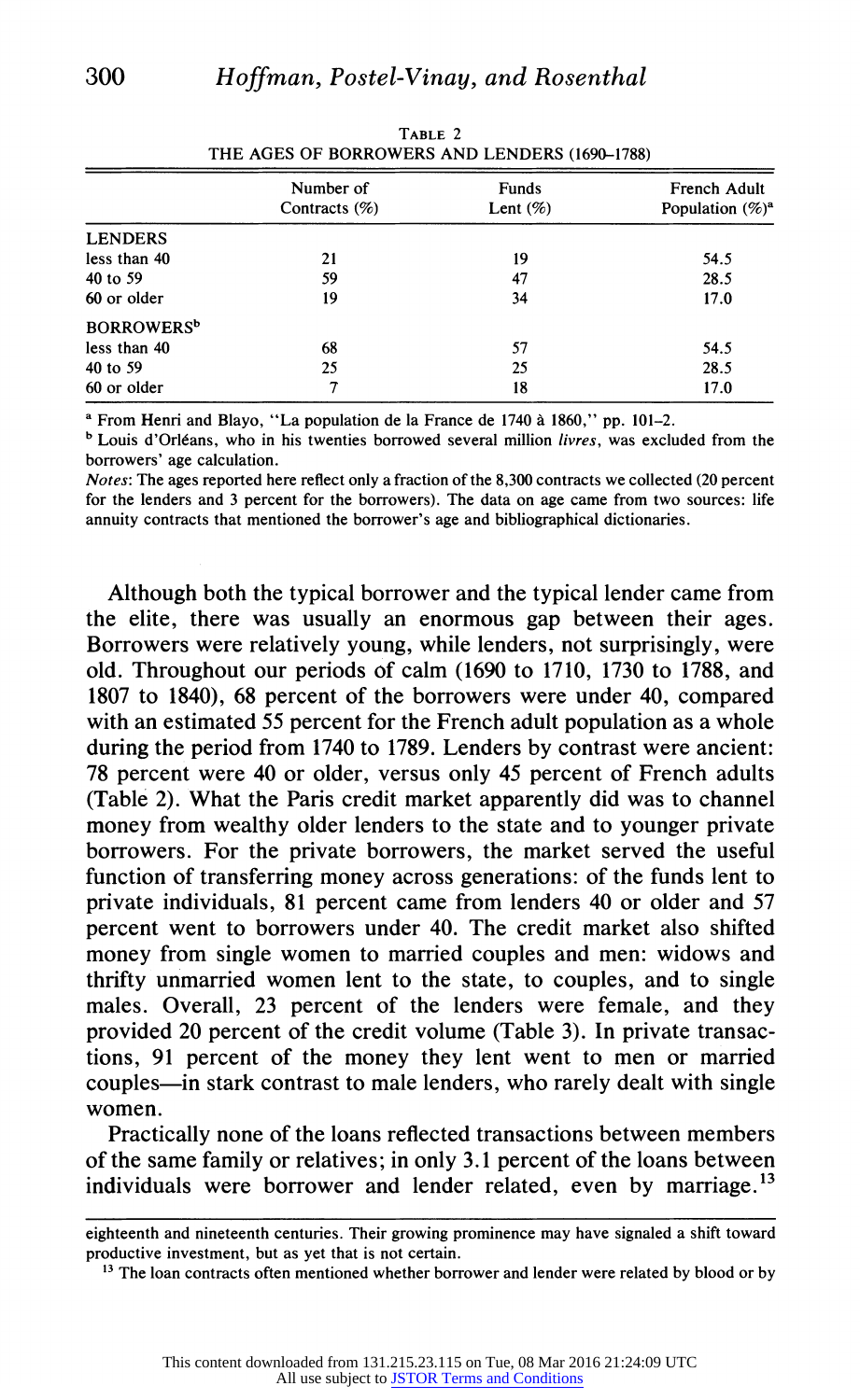|                  |                           | THE SEA OF DOMNOTIONS INTO BENDENS FOR THE THOBE SAMILED |            |                    |  |
|------------------|---------------------------|----------------------------------------------------------|------------|--------------------|--|
|                  |                           | <b>LENDERS</b>                                           |            |                    |  |
| <b>BORROWERS</b> |                           | Women $(\%)^a$                                           | Men $(\%)$ | Total <sup>b</sup> |  |
| Women            | $\mathbf{N}^{\mathsf{c}}$ | 24.9                                                     | 75.1       | 389                |  |
|                  | V <sup>d</sup>            | 25.7                                                     | 74.3       | 3,768              |  |
| Men              | N                         | 23.3                                                     | 76.7       | 4,325              |  |
|                  | V                         | 19.0                                                     | 81.0       | 49,332             |  |
| Total            | N                         | 1,105                                                    | 3,608      | 4,714              |  |
|                  | v                         | 10.339                                                   | 42.761     | 53.100             |  |

 TABLE 3 THE SEX OF BORROWERS AND I ENDERS FOR THE WHOLE SAMPLE

<sup>a</sup> Contracts were allocated to women and men on the basis of the principal signatories. The Men category includes all couples, because the husband was the principal signator in those cases. Percentages are by row.

<sup>b</sup> Totals are in thousands of livres.

<sup>c</sup> N is for the number of contracts.

d V is for the value of contracts.

 Relatives undoubtedly made loans inside the family, without having recourse to a notary, but the thriving Parisian credit market suggests that families alone could not match all the thrifty women and old men with all the creditworthy youths.

 Why then were young men so determined to borrow that they sought money outside the family? And why were women and elderly men so eager to lend? One obvious explanation involves the life cycle. A typical young man in our sample might wish to purchase a government office, construct a glorious new residence, or pay what was due to his siblings when he inherited the bulk of his parents' estate. Large expenses of that sort had to be confronted early in a person's career, before he had amassed much in the way of liquid savings. The only answer was to borrow, and lenders with the necessary liquid assets within the family might be lacking. Hence the recourse to borrowing via the family notary.

 As for women and older men, they had inherited and earned funds that they sought to invest. Their concern was to increase the estate that they would pass on to their children and—particularly if they had no offspring-to ensure themselves a comfortable old age. We can see the same motives at work if we look at the lender's choice of the type of loan. The perpetual annuity was the ideal long-term financial instrument to pass on to children, whereas the life annuity suited lenders more worried about old age. Other things being equal, unmarried women would presumably prefer the life annuities, because with no children they had no direct heirs. A test of this hunch awaits the formulation of

301

marriage. Furthermore, notarial practice often revealed relationships by marriage even if they were not mentioned explicitly. Men, when they borrowed, frequently involved their wives in the loans; women, whether they borrowed or lent, were identified by their maiden name and their husband's name.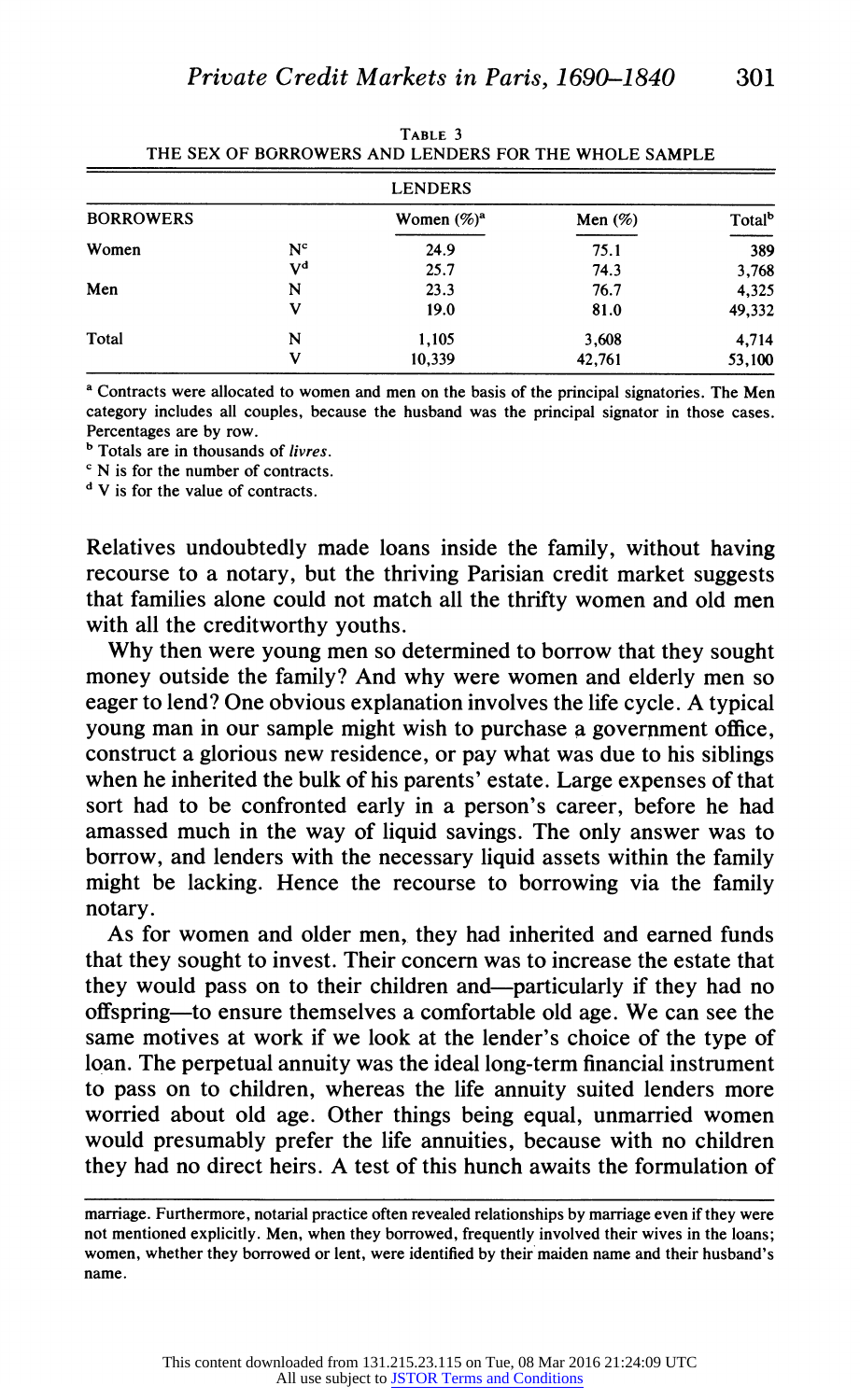|           | All Loans      |                           | Average<br>Interest | Less Than $5\%$ <sup>a</sup> |          | Proportion of Loans at<br>Exactly 5% |        | More than $5\%$ |          |
|-----------|----------------|---------------------------|---------------------|------------------------------|----------|--------------------------------------|--------|-----------------|----------|
| Years     | N <sub>p</sub> | $\mathbf{V}^{\mathbf{c}}$ | Rate $(\%)^d$       | N(%)                         | $V(\%)$  | N(%)                                 | V $(%$ | N(%)            | $V(\%)$  |
| 1690-1699 | 64             | $3,879^e$                 | 5.01                | $\bf{0}$                     | $\bf{0}$ | 97                                   | 95     | 3               | 5        |
| 1700-1709 | 98             | 4.686                     | 4.96                | 10                           | 24       | 87                                   | 75     |                 |          |
| 1710-1719 | 13             | 3,147                     | 5.52                | 0                            | $\bf{0}$ | 53                                   | 34     | 47              | 66       |
| 1720-1729 |                |                           |                     |                              |          |                                      |        |                 |          |
| 1730-1739 | 48             | 7,228                     | 4.98                | $\overline{2}$               | 3.2      | 98                                   | 96.8   | 0               | 0        |
| 1740-1749 | 267            | 8,561                     | 4.84                | 20                           | 45       | 80                                   | 55     | 0               | $\bf{0}$ |
| 1750-1759 | 310            | 14.660                    | 4.92                | 10                           | 27       | 89                                   | 72.9   |                 | 0.1      |
| 1760-1769 | 80             | 9,872                     | 4.98                | 2.5                          | 4.4      | 96                                   | 94.5   | 2.5             | 1.1      |
| 1770–1779 | 40             | 11.137                    | 4.74                | 25                           | 38.3     | 75                                   | 61.7   | $\Omega$        | $\bf{0}$ |
| 1780-1789 | 134            | 13,687                    | 4.98                | 2.2                          | 3.4      | 97                                   | 96.6   | $\mathbf{0}$    | 0        |

 TABLE 4 INTEREST RATES ON PERPETUAL ANNUITIES

 a Exactly 5 percent was defined as more than 4.9 percent and less than 5.1 percent. Before 1789 payments on rentes were stipulated as a denier (ratio of capital to interest) rather than as an interest rate. Thus 5 percent corresponds to the *denier* 20; our slightly wider bounds cover about half the distance to the deniers 19 and 21.

 $<sup>b</sup>$  N is for the number of contracts.</sup>

c V is for the value of contracts.

<sup>d</sup> The averages are unweighted.

<sup>e</sup> Total loan figures are in thousands of livres.

 a precise and rather complicated econometric model of the choice of the type of loan, but preliminary results suggest that unmarried women were indeed more likely to invest in life annuities (and thus insure their old age) than in perpetual annuities.

The interest charged to private parties on the perpetual annuities—the one credit instrument that consistently mentioned the rate-averaged close to 5 percent, except in the decade of 1710 to 1719 (Table 4). As 5 percent was normally the usury limit, one might suppose that it was merely a legal subterfuge, the true interest rates charged on the private rentes being higher. Yet why then were the average rates usually just below 5 percent? And why do we nearly always encounter a range of interest rates? The rates certainly tended to cluster near 5 percent, but a number of the private rentes paid interest below 5 percent. It seems unlikely that lenders would trouble themselves to specify a rate below 5 percent if the true rate were actually higher. And if the 5 percent limit were merely a charade, it would be hard to explain why an attempt to lower it to 4 percent in 1766 swiftly caused the supply of perpetual annuities to dry up, forcing a return to the old limit of 5 percent by  $1770.<sup>14</sup>$ 

 The consequences of that ill-fated attempt to lower the usury limit suggests that market rates on most private rentes were at the 5 percent limit, and below the limit on certain favored loans. The spread we

<sup>14</sup> Guyot, s.v. "intérêts."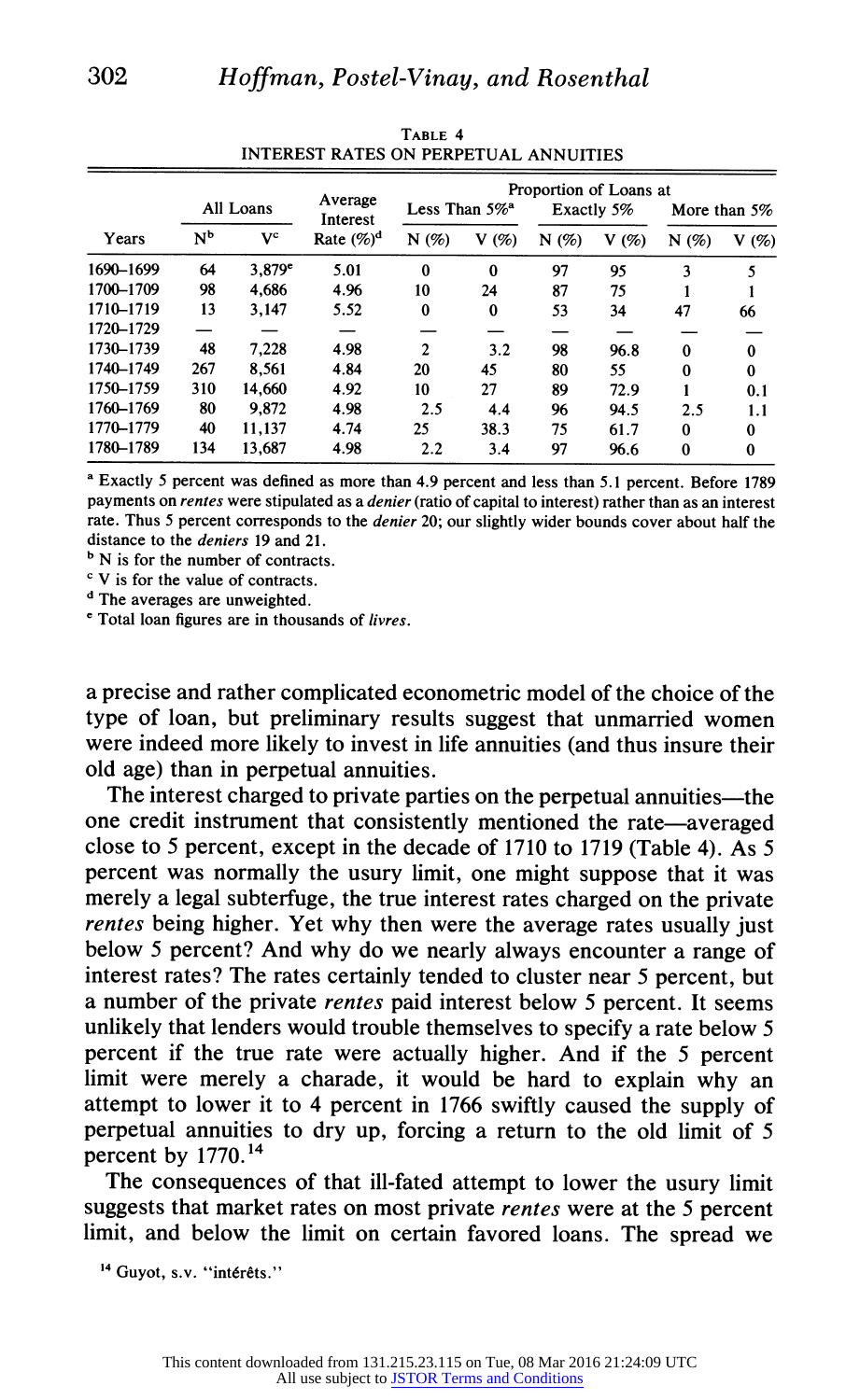observe in interest rates points to a similar story. The interest rates below 5 percent were reserved for the best credit risks: individuals whose collateral and likelihood of repayment inspired great confidence. In the words of one eighteenth-century legal manual, *rentes* yielding 4 instead of 5 percent "are used and in fact a number of them have been created simply because the borrower was creditworthy and had fur nished good collateral to secure the *rente*."<sup>15</sup> Such rates were nonetheless relatively rare—at least in Paris. Outside the city, by contrast, the spread of interest rates was typically much broader. The reason, we surmise, reflected the difficulty of assessing creditworthiness inside the city. In a village or town, the lender would know his borrower and his borrower's assets. He would learn if property had already been pledged to another lender and he could charge the creditworthy borrower a low interest rate.<sup>16</sup> How much more difficult it was to make a similar assessment in Paris. How did one judge the value of collateral when it was, for example, land lying far outside the city? How did one tell whether it already secured other loans?

 Such problems were far from theoretical. Contemporaries knew well the risks of loans backed by overburdened collateral. The monarchy, which used the value of private offices to secure loans to the govern ment, reassured creditors by developing a lien registry that kept tract of all the claims on offices by lenders. The registry made it difficult to stretch the office collateral thin, but the equivalent institution for private loans—an effective land registry—was not functioning before the nine teenth century. In such a situation, unscrupulous borrowers could pledge the same collateral over and over again to different lenders.<sup>17</sup>

It is no wonder then that most borrowers who had recourse to *rentes*  under the Old Regime were simply charged the highest rate that the law would allow-5 percent. Riskless rates may have been a bit below 5 percent, but only a minority of borrowers merited such confidence. The vast majority either paid 5 percent or were given no rente at all. If a private borrower were refused a *rente*, his only recourse (assuming that he possessed enough collateral to borrow at all) would typically be an *obligation*.<sup>18</sup> The hidden interest on the *obligation* could exceed 5 percent, which might induce lenders to grant a risky loan. The attempt to lower the interest rate ceiling on rentes in 1766 in fact provides evidence that the *obligations* served to make loans at interest rates

16 Rosenthal, "A Credit Market in Old-Regime France."

<sup>18</sup> Some private borrowers, such as the *duc d'Orléans*, issued life annuities, but the uncertainties regarding the life span of a small group of lenders would make such borrowing too risky for most private borrowers. It is worth noting that the choice of loan type was further complicated by the fact that lenders and borrowers could agree to shift the burden of the taxes on certain loan revenues.

<sup>&</sup>lt;sup>15</sup> Guyot, s.v. "rente."

<sup>&</sup>lt;sup>17</sup> Bien, "Les offices, les corps et le crédit d'état." First steps toward a land registry were taken in the late eighteenth century, but the registry was not really effective until the 1800s.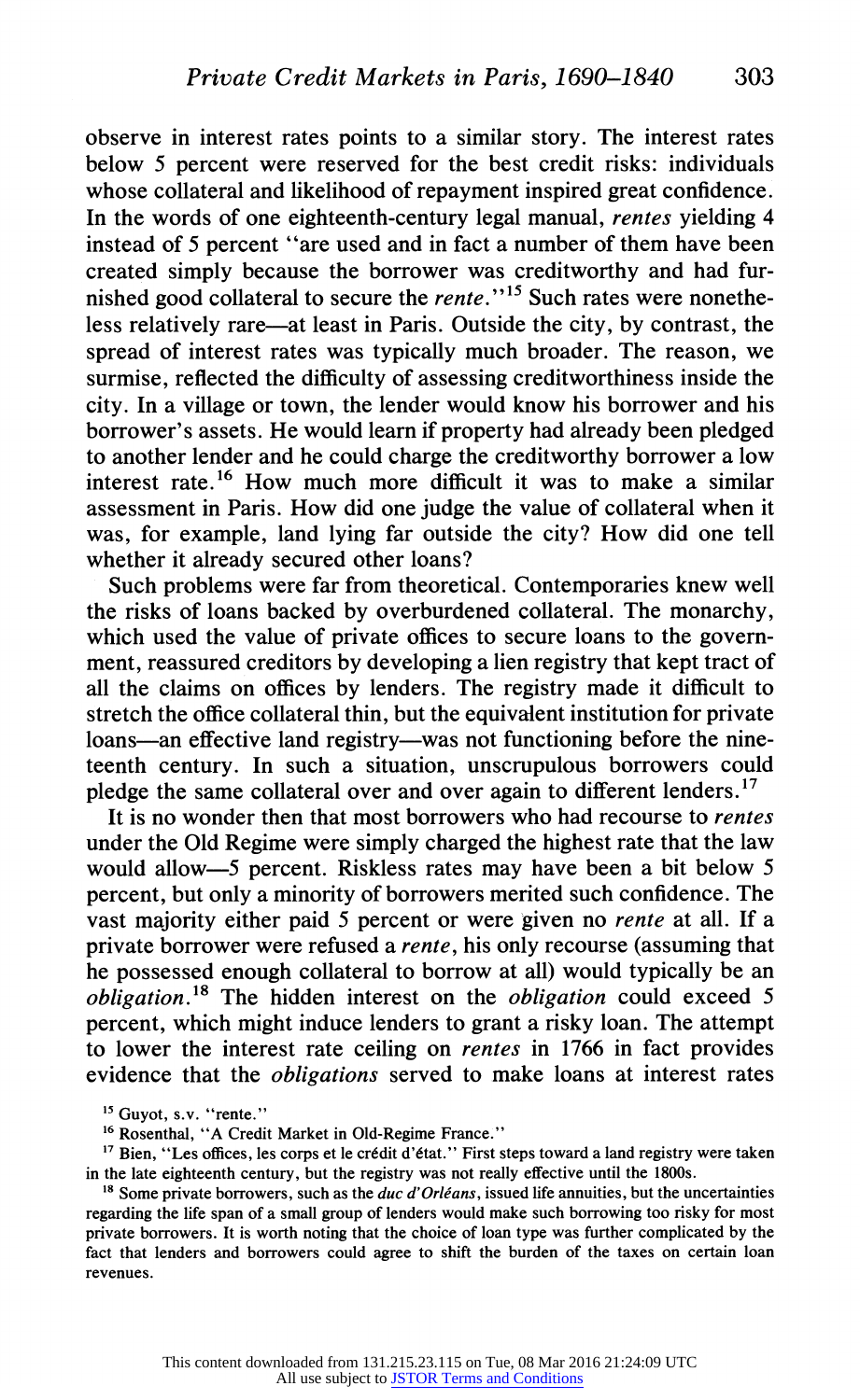

PRIVATE CREDIT INSTRUMENTS IN PARIS, 1760-1773

Note: Étude 115 was excluded because of the enormous sums raised by Louis d'Orléans in certain months. Including *étude* 115 does not change the qualitative results, but it obscures the graph.

above those prevailing on *rentes*. Immediately after the legal rate was reduced to 4 percent, the number of *rentes* recorded in our *études* fell, while *obligations* jumped (Figure 1). At 4 percent, few borrowers had the impeccable collateral needed to borrow via rentes; most were shunted off to the more expensive realm of the *obligations* or denied credit altogether.

 Was there no way for lenders to distinguish between borrowers before the creation of the land registry in the nineteenth century? How did they single out the creditworthy parties and offer them rentes (perhaps even at rates below 5 percent) rather than obligations at what were presumably higher rates of interest? Certain borrowers might of course have distinguished themselves by their lofty position in Old Regime society: that was particularly likely for the elite of nobles and officeholders, who were not only wealthy but possessed considerable real property to offer as collateral. Such creditworthy debtors would presumably have found it much easier than others to borrow via rentes rather than via *obligations*, with their potentially higher interest rates. Other borrowers might have invoked a local reputation for trust, which might have swayed lenders living in the same neighborhood. Alterna tively, professional contacts could provide information about borrow ers: recall wigmaker Pierre Quiet, who borrowed 2,000 livres from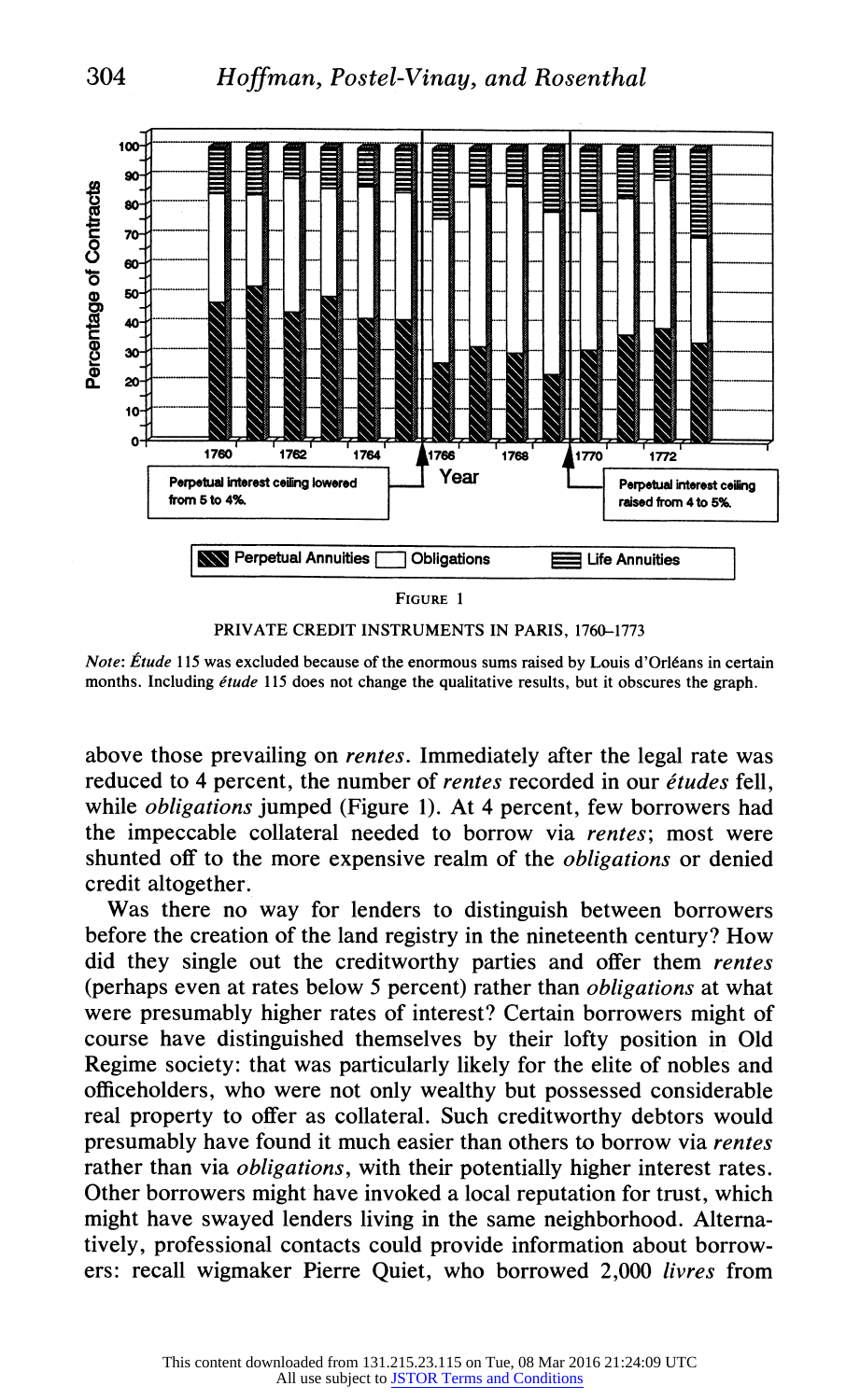another wigmaker, Benoit Caldero. If local reputation and professional contacts were a reliable source of information, then rentes ought to have been more common than *obligations* when both borrower and lender were from the same neighborhood or profession. Repeat dealings in the credit market might also demonstrate that a borrower was reliable: if so, repeat borrowers should utilize rentes too.

 Testing these ideas also awaits the formulation of a precise econo metric model, but preliminary results suggest that only membership in the elite conveyed much information about borrowers, and then only under the Old Regime, when the defining characteristics of the elitenobility and possession of a government office—were reliable indicators of wealth and collateral. None of the other sources of information apparently revealed much about a borrower's credit rating. Professional contacts, it appears, told little about a borrower's solvency, and neighborhood reputations, if they mattered at all, must have operated on a scale much smaller than that of the parish. Similarly, repeat dealings seem of little import-hardly a surprise in a city as large as Paris, where lenders could scarcely know a borrower's past.

 Perhaps the best information about the borrowers came from the notaries. The notaries, after all, knew the intimate details of the borrower's financial dealings, for borrowers and their families typically remained with the same notary for years. Notaries had every reason to evaluate the creditworthiness of the borrowers carefully: a mistake would offend a lender and make him take his family's business else where. Although lenders occasionally switched études, they did so rarely, which suggests that notaries performed their task well. In the privacy of their études and without leaving any records, they undoubtedly steered the trustworthy borrowers toward rentes perpétuelles and larger loans. The efficacy of the notaries may in turn explain why neighborhood reputations, professional contacts, or repeat dealings shed so little light on a borrower's solvency. Such information paled to insignificance beside what the notary knew: the borrower's assets, his financial history, and so on. It thus revealed far less about a borrower's credit than the notary's opinion did.

 The private credit market was of course affected by other forces that we have not yet considered. Inflation in the late eighteenth century, for example, pushed up nominal interest rates against the 5 percent legal ceiling and made obligations all the more attractive to lenders. After all, interest on them could exceed the 5 percent limit, and they offered the lender greater protection at a time of rising nominal rates. It is not surprising, therefore, that money shifted out of *rentes* and into *obliga*tions at the end of the eighteenth century—a precursor of a trend that would continue after 1800. The private credit market was also buffeted by government borrowing, which competed for private capital.<sup>19</sup> But that is a subject for another article: one that examines not only the

<sup>19</sup> See Hoffman, Postel-Vinay, and Rosenthal, "Private and Public Credit Markets in Paris."